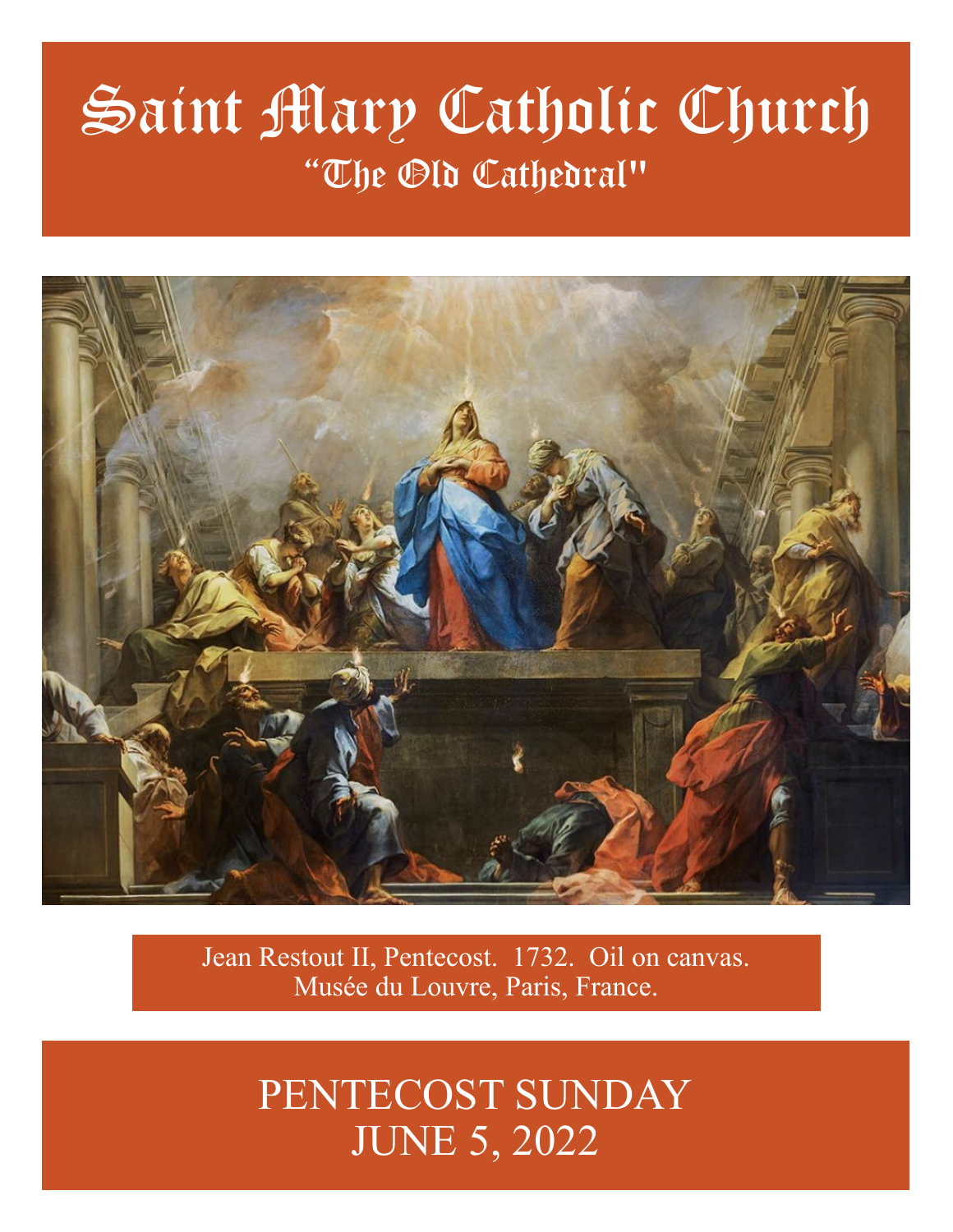# Saint Mary Catholic Church

"The Old Cathedral"

**14th & K Street, Lincoln, Nebraska Rectory: 1420 "K" Street Telephone: 402-435-2125**

## **Parish Office Hours:**

Monday-Friday | 8:30am-5:00pm Saturday  $&$  Sunday  $\vert$  by appointment only

#### **Parish Social Media:**

| Website:  | www.stmarylincoln.org            |
|-----------|----------------------------------|
| Facebook: | www.facebook.com/stmarylincoln   |
| Youtube:  | https://www.youtube.com/channel/ |
|           | UCXTequddVlsGnfoH5KLLsSA         |

#### **Parish Staff & Committees:**

| In Residence Fr. Joseph Finn,           |  |
|-----------------------------------------|--|
|                                         |  |
|                                         |  |
| Parish SecretaryTeresa Macias           |  |
| Music DirectorJane Plettner             |  |
| Director of Religious Ed Muggs Koperski |  |
| Knights of Columbus John Franssen       |  |
| Altar Society  Anne Schmidt             |  |
| Funeral Dinners Sally Williamsen        |  |
| Legion of MaryCalvin Kroon              |  |
| Seven Sisters Apostolate Rachel Trevizo |  |
| Restoration ChairTed Czerniak           |  |
| Finance CouncilBernice Polivka          |  |
|                                         |  |
| Food Net CoordinatorKathy Johnson       |  |
|                                         |  |
| Pro-Life Coordinators  Marv Ward,       |  |
|                                         |  |

#### **Sunday Obligation Masses:**

 Saturday 4:00 pm Sunday 8:00 am, 10:00 am, 12:30 pm, 5:00 pm

#### **Daily Masses:**

Monday - Saturday 12:10 pm, Monday - Friday 7:00 pm (See bulletin for changes)

#### **Holy Day Masses:**

4:00 pm Vigil (day before Holy Day) 7:00 am, 12:10 pm, 7:00 pm (day of Holy Day) (See bulletin for Christmas, New Years, & Holy Week)

#### **Confessions:**

Saturday 11:00 am, 3:00 - 4:00 pm, 6:00 - 7:00 pm Monday - Friday 11:30 - 12:00 Noon\* (See bulletin for Christmas, New Years, & Holy Week)

### **Baptism & Marriage:**

Please contact the Pastor six weeks before the baptism date and six months before the wedding date. All parish/diocesan requirements must be met before the ceremonies take place.

#### **Adoration:**

"Come to me…" Jesus invites, "and I will give you rest." The church is open for personal prayer and adoration during the week, between 8am and 8pm.

*The Mission of St. Mary's Catholic Church is to worship, serve, and build communion in Jesus Christ, with Mary our Mother and guide.*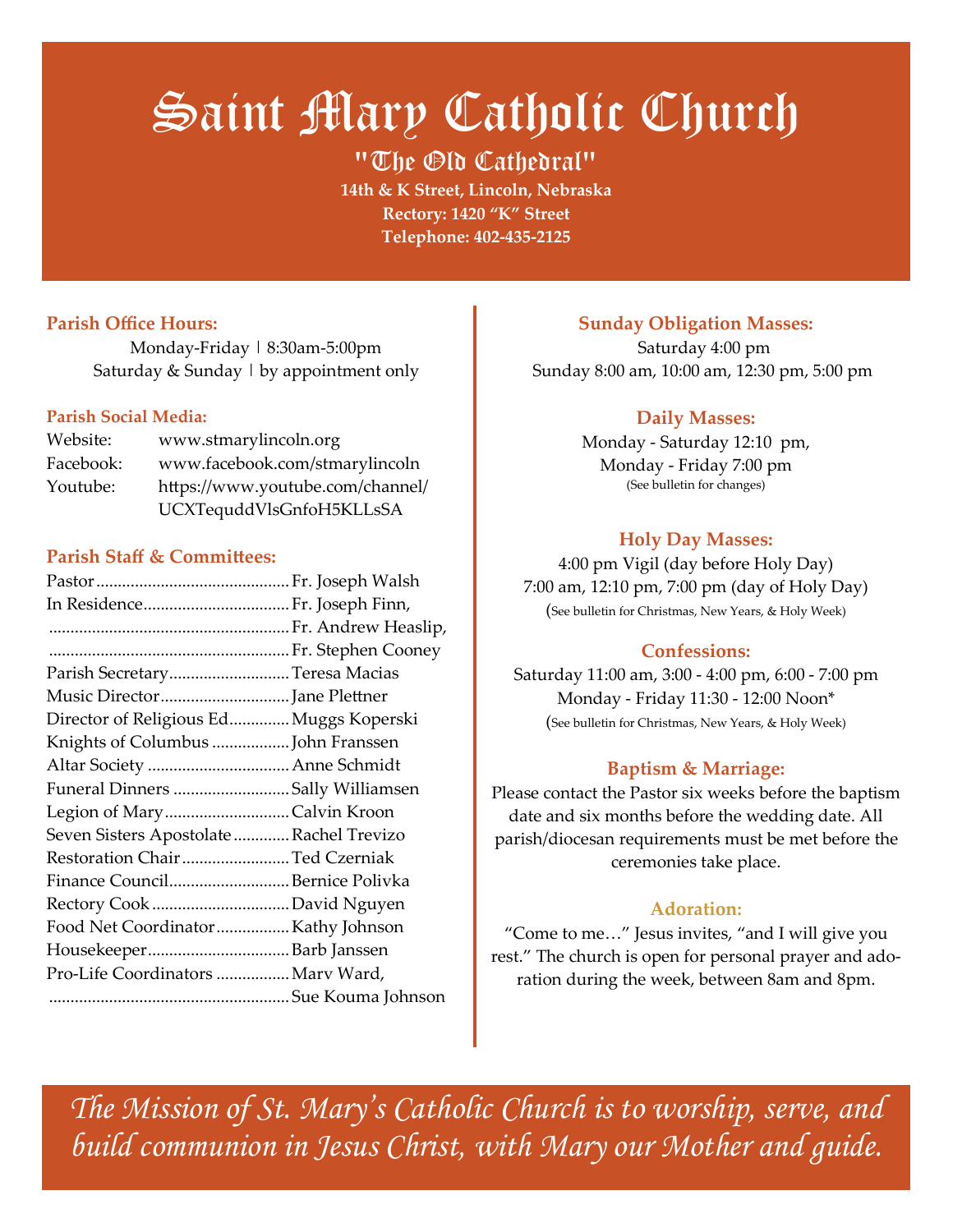# **LETTER FROM OUR PASTOR**

#### **Pentecost Reflection**

Fr. Richard Hauser, s.j. served the Omaha area and the University of Creighton as a professor, spiritual director, and mentor for nearly 45 years until his death in 2018. In 1982, he wrote his first book entitled *In His Spirit*. It was a reflection on his years of prayer and teaching, in particular his effort to share with college students what the spiritual life is and how it works. In this book, he posited two models of the spiritual life, which he called a scriptural model of Self-in-God and the Self-Outside-God.

The scriptural model of the spiritual life begins with the idea that human nature is different because of the res-Trust that the Spirit dwells in us is urrection of Jesus. The gift of the Spirit, given to those who believe in Jesus, enables them to live new and holy lives. Though we are a fallen race, we are made in the image of God in a goodness that, aided by the Spirit of God, enables us to conquer sin and become the person destined for eternal glory. God's Spirit joins our spirit and now directs our lives. This is the completion of the Father's gift to us. He sent His Son to redeem us. He sent His Spirit to direct, inspire, and accompany us in our new life in Christ.

Christ—and His Spirit—is always primary. Any movement toward Christ, any movement toward good is always initiated by Christ who sends His Spirit to help us. The Holy Spirit is present in us, continually active in us and continually initiating movement within us away from evil and toward the good. Grace in this model is the active and freely given gift of the Spirit in our lives, transforming us into the likeness of Christ.

Western Christian spiritual model of aware of the movements of the Spirit Fr. Hauser's two models of the spir-Spirituality is our effort with grace to become who we truly are. Our deepest level of being is spiritual, the level of our freedom and love. It Because God is pleased, He blesses is at this level that the Spirit of God is united with our human spirit. To be true to our deepest nature, we Christians have the task of becoming within us, and responding to them at all times, during our work, our recreation, our prayer.

> crucial for our spiritual growth. Though wounded, sometimes sinful, oftentimes distracted, we need to know that the Spirit is not outside, but within, that we are an agreeable dwelling place for Him, that we are loved and lovable, and that the power of the Spirit is greater than any sin, weakness or limitation in our lives.

Fr. Hauser points out that the role of nant cultural understanding, that we The Western Model of The Self-Outside-God posits a separation of the Holy Spirit from our spirit. In many ways, according to Fr. Hauser, this spirituality parallels our domihave to pull ourselves up by our bootstraps, that we must *seize the day* if we want the future to be better than the present. God exists in this model, but He is 'out there,' communicating His will and judging our compliance. Persons genuinely

committed to holiness of life and union with God, operating under this model, make every effort to please God by the correct use of their natural powers. Any good that a person does flows from their good intentions and their desire to please God. Grace is the reward that God gives to this soul for good deeds done, and is stored up in heaven. this person. The limitation of this model is obvious: we're trying to save ourselves and it doesn't work!

itual life help us see how we often operate in our discernment of spiritual things. We're easily pulled into the Western model, because that is how we have learned to live life. A better approach exists; we must begin practicing and living it. Might I suggest that we begin with this simple idea: the Spirit is Jesus' gift to us, and abides within. That is where we look for Him, in the deepest recesses of our heart. There is where He moves us and where He beckons our attention and response. God bless you!

#### *Fr. Walsh*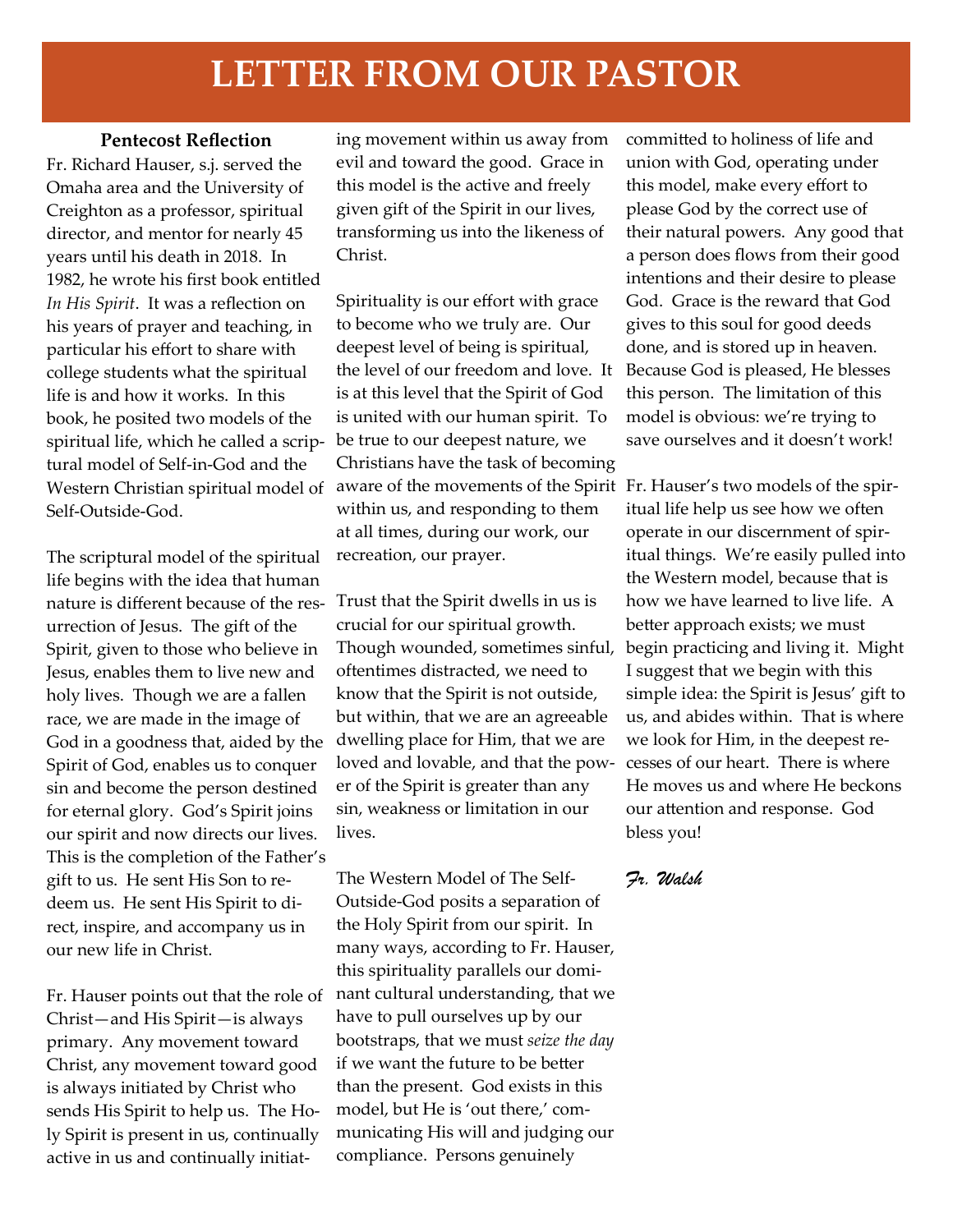

#### **Saturday & Sunday, June 4/5**

12:10 pm Souls in Purgatory 4:00 pm †Janet Malovec 8:00 am †Kathie Cowell 10:00 am †Dianne Effle 12:30 pm People of The Parish 5:00 pm Eunice Drell

#### **Monday, June 6**

| $12:10 \text{ pm}$ | Adam Miller         |
|--------------------|---------------------|
| $7:00$ pm          | <b>+Mary Treick</b> |

#### **Tuesday, June 7**

12:10 pm Bob Munguia 7:00 pm Lisa Miller

#### **Wednesday, June 8**

| $12:10 \text{ pm}$ | <b>tGil Trevizo</b> |
|--------------------|---------------------|
| $7:00 \text{ pm}$  | Souls in Purgatory  |

#### **Thursday, June 9**

12:00 pm Wade & Jenny Hadwen 7:00 pm Souls in Purgatory

#### **Friday, June 10**

12:10 pm Souls in Purgatory 7:00 pm †Joyce Jacobs

# ❖ ❖ ❖

#### **CHURCH CALENDAR OF EVENTS**

#### **Monday, June 6**

6:00 pm Legion of Mary Meeting 6:30 pm Pro-Life Rosary

#### **Tuesday, June 7**

7:00 pm Altar Society Meeting 7:00 pm Knights of Columbus Meeting

# **Saturday, June 11**

11:30 am FoodNet 5:00 pm Parish BBQ

**Sunday, June 12**

11:00 am Fr. Heaslip going away party

### **MINISTRY SCHEDULE June 11/12**

#### **Saturday, 4:00 pm**

Acolyte Ryan Regnier Reader Ron Grose

**Sunday, 8:00 am**

Acolyte Sam Sisco Reader Rosemary Jones

**Sunday, 10:00 am**

Acolyte Kevin Aylward, Chris Hanzl Reader Mike Neumann

**Sunday, 12:30 pm** Acolyte Marv Ward Reader Kadi Lukesh

**Sunday, 5:00 pm**

Acolyte Richard Mallam Reader Bev Thompson

**Sunday, EME** Ron Grose



# **MAY 29** Weekly Envelopes \$.00 Loose Plate  $\qquad \qquad$  \$.00 Faith Direct \$.00 Collection Total \$.00

\*Will be posted at a later date

FAITH DIREC inspiring secure giving

# *Parish eGiving***—Sign up Today!**

Enroll online at **faith.direct/NE1128** *or* Text "Enroll" to **402-226-1026** *or* Use the QR code for easy donating!

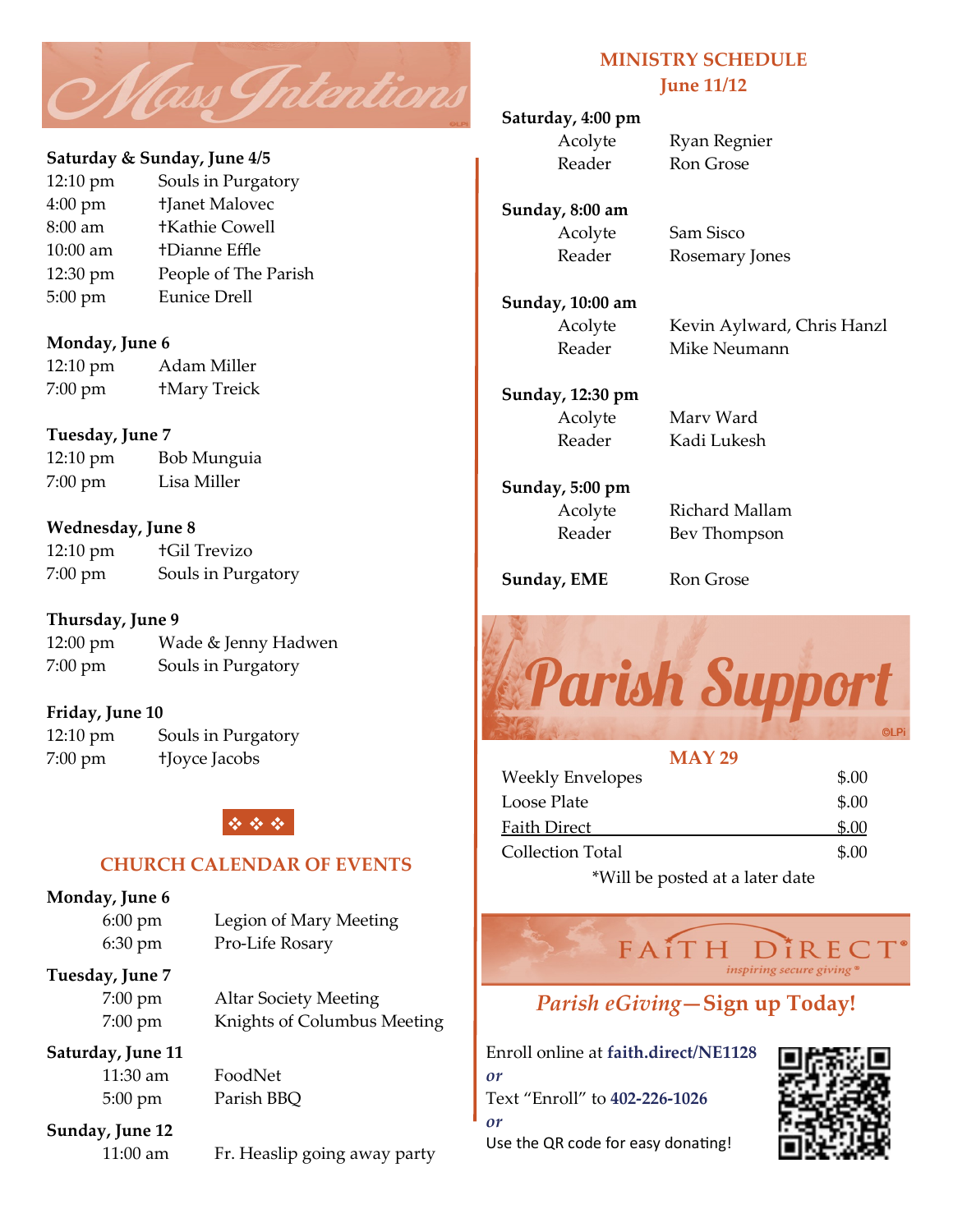#### **READINGS FOR THE WEEK**

| Sunday:     | Acts 2:1-11/Ps 104:1, 24, 29-30, 31, 34/1<br>Cor 12:3b-7, 12-13 or Rom 8:8-17/Jn<br>20:19-23 or Jn 14:15-16, 23b-26 |
|-------------|---------------------------------------------------------------------------------------------------------------------|
| Monday:     | Gn 3:9-15, 20 or Acts 1:12-14/Ps 87:1-2, 3<br>and 6, 6-7/Jn 19:25-34                                                |
| Tuesday:    | 1 Kgs 17:7-16/Ps 4:2-3, 4-5, 7b-8/Mt 5:13-<br>16                                                                    |
| Wednesday:  | 1 Kgs 18:20-39/Ps 16:1b-2ab, 4, 5ab and<br>8, 11/Mt 5:17-19                                                         |
| Thursday:   | 1 Kgs 18:41-46/Ps 65:10, 11, 12-13/Mt<br>$5:20-26$                                                                  |
| Friday:     | 1 Kgs 19:9a, 11-16/Ps 27:7-8a, 8b-9abc, 13<br>$-14/Mt$ 5:27-32                                                      |
| Saturday:   | Acts 11:21b-26; 13:1-3/Ps 98:1, 2-3ab, 3cd<br>-4, 5-6/Mt 5:33-37                                                    |
| Next Sunday | Prv 8:22-31/Ps 8:4-5, 6-7, 8-9 [2a]/Rom<br>5:1-5/Jn 16:12-15                                                        |

#### ❖ ❖ ❖

#### **ST. NORBERT | JUNE 6**

Born to nobility, St. Norbert of Xanten, was ordained as a subdeacon and served in the court of Henry V, Emperor of Germany, however, at court it was easy to be distracted by wealth, power and luxury and he lived a worldly and corrupt life there. By the grace of God while traveling in a storm he was nearly struck by lightning and almost killed. This experience changed St. Norbert and he became penitent, left his court post, and after a period of discernment in a monastery, felt called to be a priest.

Norbert became an itinerant preacher, preaching against worldly attitudes but at the Pope's request finally settled in northern France and founded the Norbertine order established according to the rule of St. Augustine. The order grew rapidly and soon founded women's branch. Norbert traveled and preached across Germany where he also founded a lay branch of the Norbertines. In Belgium he preached against heresies which denied the Blessed Sacrament.

Eventually he was made Archbishop of Magdeburg, Germany, and later he traveled to Rome in support of Pope Innocent II, against the antipope. Afterward he returned to Germany to court of Emperor Lothar as advisor, at end of life, in failing health, St. Norbert was carried back to Magdeburg where he died.

#### **SAINTS AND SPECIAL OBSERVANCES**

| Sunday:    | Pentecost Sunday; St. Boniface, Bishop    |
|------------|-------------------------------------------|
|            | and Martyr                                |
| Monday:    | Blessed Virgin Mary, Mother of the        |
|            | Church; St. Norbert, Bishop               |
| Tuesday:   | ΝA                                        |
| Wednesday: | ΝA                                        |
| Thursday:  | St. Ephrem, Deacon and Doctor of the      |
|            | Church                                    |
| Friday:    | ΝA                                        |
| Saturday:  | St. Barnabas, Apostle                     |
|            | <b>Next Sunday:</b> The Most Holy Trinity |

#### ❖ ❖ ❖

#### **MASS CELEBRATED AROUND THE WORLD**

**Question:** Is the Catholic Mass really celebrated the same throughout the whole world?

**Answer:** One of the truisms of the Catholic Faith is that "wherever you go in the world, the Mass is the same." In fact, the answer to this question is both "yes" and "no."

On the one hand, the essential elements of the Roman Rite are the same. The structure of the Mass as it is presented in the Roman Missal is consistent and this is one of the beauties of belonging to a liturgical tradition.

On the other hand, however, there are elements of celebrations that can vary depending on the country or even local region you might be in. For example, in certain parts of the world, certain feasts and solemnities are celebrated on different days (even here in the United States the Solemnity of the Ascension of the Lord can be celebrated on Thursday of the Sixth Week of Easter or it may take the place of the Seventh Sunday of Easter, depending on what diocese you are in). Whether it is the use of certain liturgical colors, local celebrations of regional saints, special seasonal blessings of crops or produce, or the use of dance and processions all demonstrate a sort of organic variety that can exist even within our established liturgical tradition. While we always respect what is essential to the rite, such local variations and traditions are very much in keeping with the vision of liturgical renewal and adaption envisioned by the Second Vatican Council's Constitution on the Sacred Liturgy (nos. 37- 40).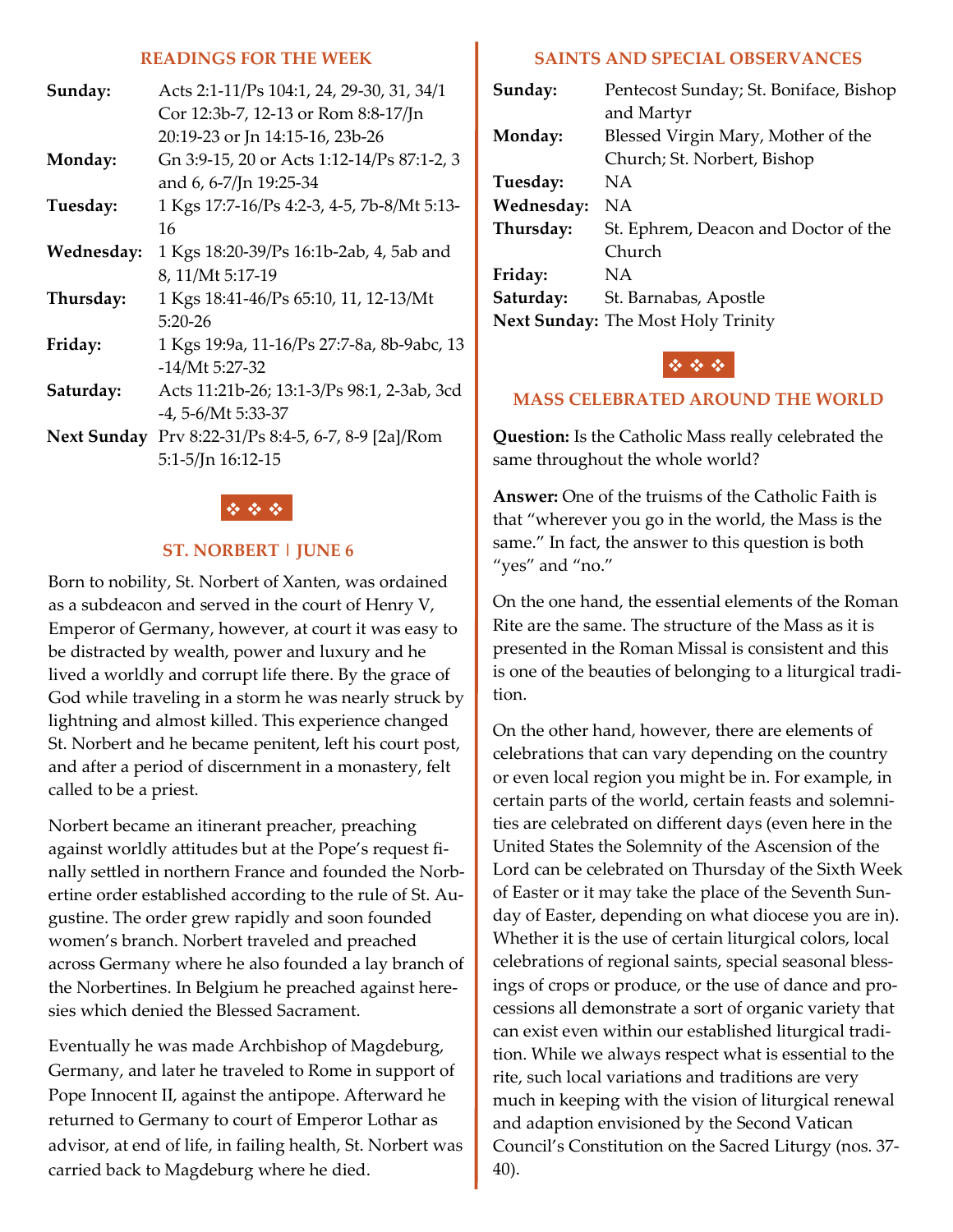# **SAINT MARY'S PARISH NEWS**

# **CHURCH BELL SCHEDULE June 6-10**

09:00 Let Us Break Bread Together

- 12:00 O Perfect Love
- 15:00 Lord, You Give The Great Commission
- 18:00 One Bread, One Body

# **Pray for Our Seminarians**

*Please pray for young women to discern a vocation to the Sisterhood.*

Pray for **Sr. Maria Christine Loan Tran** from Vietnam, Jr. professed Sister, of the Sisters of Mary, Queen of Mercy.

Pray for **Sr. Maria Theresa Vi Nguyen** of Vietnam, Jr. Professed Sister, of the Sisters of Mary, Queen of Mercy.

# ❖ ❖ ❖

#### **CATHOLIC TRIVIA – JUST FOR FUN**

**Question**: Which of the United States was the first to have a Catholic school ?

Апулят: Магуіапф

# ❖ ❖ ❖

The Altar Society is requesting baked goods, from the parishioners for donations at the Knights of Columbus BBQ on June 11<sup>th</sup> from 5:00 to 7:00 p.m. We'd enjoy all pies, cakes and cookies & bars you care to donate. Desserts can be brought down to the kitchen area on Fri. eve. June 10<sup>th</sup> or anytime Saturday June 11<sup>th</sup>. Thank you in advance. Any questions, please call Pat at 402- 435-5905.

# ❖ ❖ ❖

A Bible class will be offered in July. It is a 5 week study, A Biblical Walk Through The Mass from Ascension Press. This class reveals what it all means and why it all matters. On-line access is \$24.95, the online access with book and workbook is \$26.95. The class will start after the 12:30 Sunday mass on July 24, July 31st, Aug 7th, Aug 14th and Aug 21st. To learn more about this exciting opportunity please contact Rachel Trevizo at 402-613-9838



#### **PLEASE KEEP IN YOUR PRAYERS**

Ernie Polivka, Alice Gyhra, Zerita Hendricks, Ray Navratil, Ida Gomes, Richard Fischer, Duane Thoene, Special Intention-1 Special Intention-2

# ❖ ❖ ❖

#### **PARISH BBQ JUNE 11, 2022**

Following 4:00 p.m. Mass on Saturday June  $11<sup>th</sup>$  St. Mary's will have our annual parish BBQ in the church basement. The Knights of Columbus are grilling hamburgers/hotdogs and providing, Cole slaw, chips and drinks, while our Altar Society will provide deserts. Serving from 5:00 p.m. – 7:00 p.m. with free-will donations being accepted. A 50-50 raffle will also be held with one winner receiving half collected from the raffle. Parish recognition certificates for Parishioner, Family and Knight of the Month from November 2021 to May 2022 will be presented by our Paster Father Walsh. This year's BBQ will also be held to Wish Father Heaslip the very best as he enters his new adventures and assignment.

### ❖ ❖ ❖

#### **INSPIRATION FOR THE WEEK**

St. Josemaria Escriva tell us, "To live according to the Holy Spirit means to live by faith and hope and charity. To allow God to take possession of our lives and to change our hearts, to make us resemble him more and more." Today we celebrate the gift of the Holy Spirit given freely by God to us. The Holy Spirit is the very breath of God and the true source of our power and strength. When we accept that God is the beginning and the end of all things, we open ourselves to receiving this powerful presence. The Holy Spirit alone is the one who teaches us how to pray, who stirs us to lift our eyes to heaven in search of our Creator and opens them to recognize the wonderful gifts of faith, hope, and love God gives us. The Holy Spirit is the one who teaches us how to understand ourselves, God, others, and the world. When we allow God's Own breath to truly take possession of us, we realize that we are meant to become like God and know Him as He really is. This ultimate helper lifts our eyes from what is below to what is above and empowers us to live life with joy and keener vision!